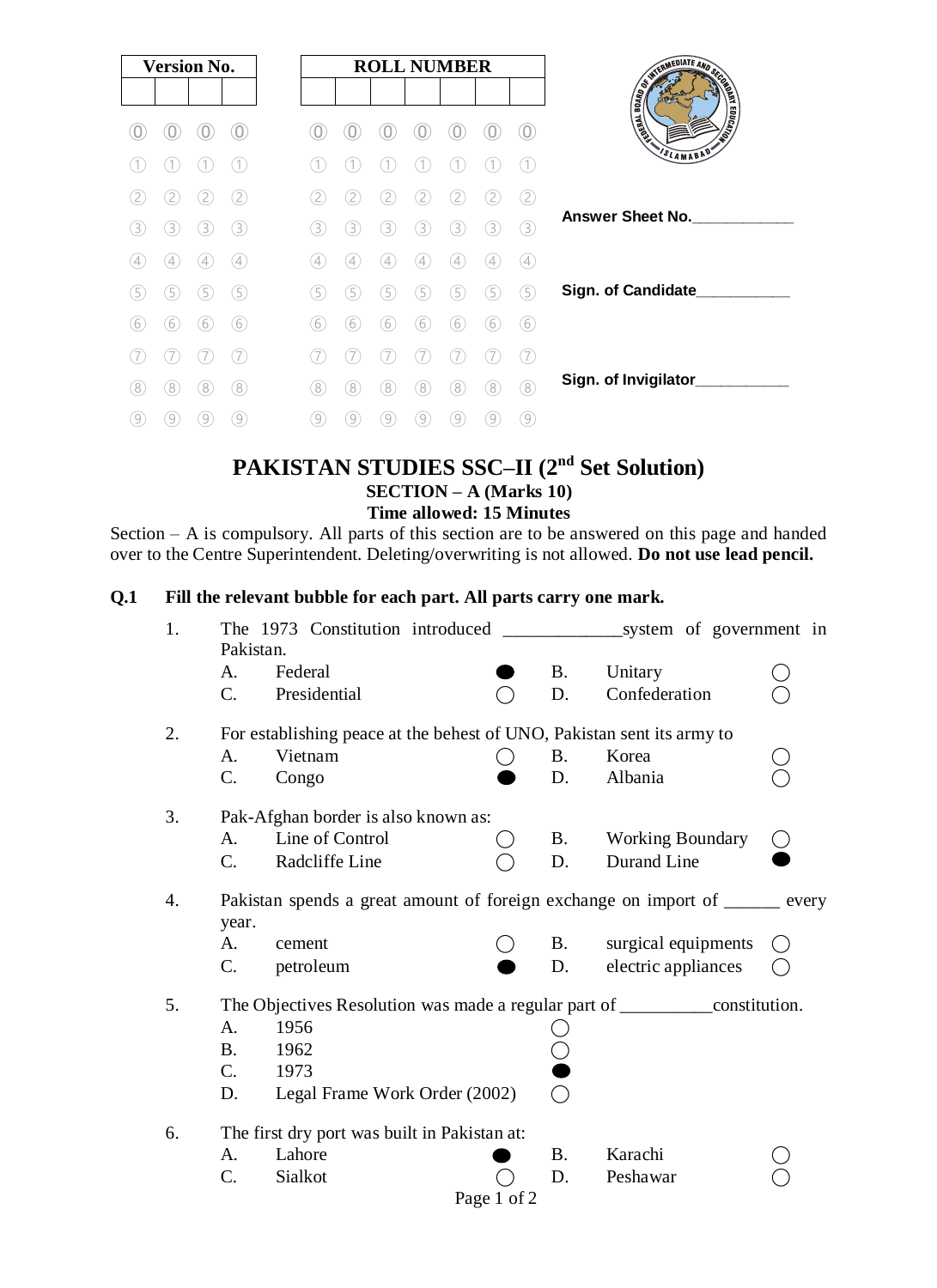| 7. | In which script, the Sindhi language is written? |                                                                            |  |    |             |  |  |  |
|----|--------------------------------------------------|----------------------------------------------------------------------------|--|----|-------------|--|--|--|
|    | A.                                               | Arabic                                                                     |  | Β. | Devanagari  |  |  |  |
|    | $\mathbf{C}$ .                                   | Shahmukhi                                                                  |  | D. | Kharosthi   |  |  |  |
| 8. |                                                  | Which sector is important for economic and social development of Pakistan? |  |    |             |  |  |  |
|    | A.                                               | transport                                                                  |  | В. | defence     |  |  |  |
|    | C.                                               | education                                                                  |  | D. | environment |  |  |  |
| 9. |                                                  | In Pakistan first census was conducted in the year                         |  |    |             |  |  |  |
|    | A.                                               | 1950                                                                       |  | В. | 1951        |  |  |  |
|    | C.                                               | 1952                                                                       |  | D. | 1953        |  |  |  |
| 10 |                                                  | The primary objective of Pakistan foreign policy is to ensure:             |  |    |             |  |  |  |
|    | A.                                               | <b>Territorial Sovereignty</b>                                             |  |    |             |  |  |  |
|    | <b>B.</b>                                        | Racial Superiority                                                         |  |    |             |  |  |  |
|    | $\mathbf{C}$ .                                   | Military Expansionism                                                      |  |    |             |  |  |  |
|    | D.                                               | <b>Regional Dominance</b>                                                  |  |    |             |  |  |  |
|    |                                                  |                                                                            |  |    |             |  |  |  |
|    |                                                  |                                                                            |  |    |             |  |  |  |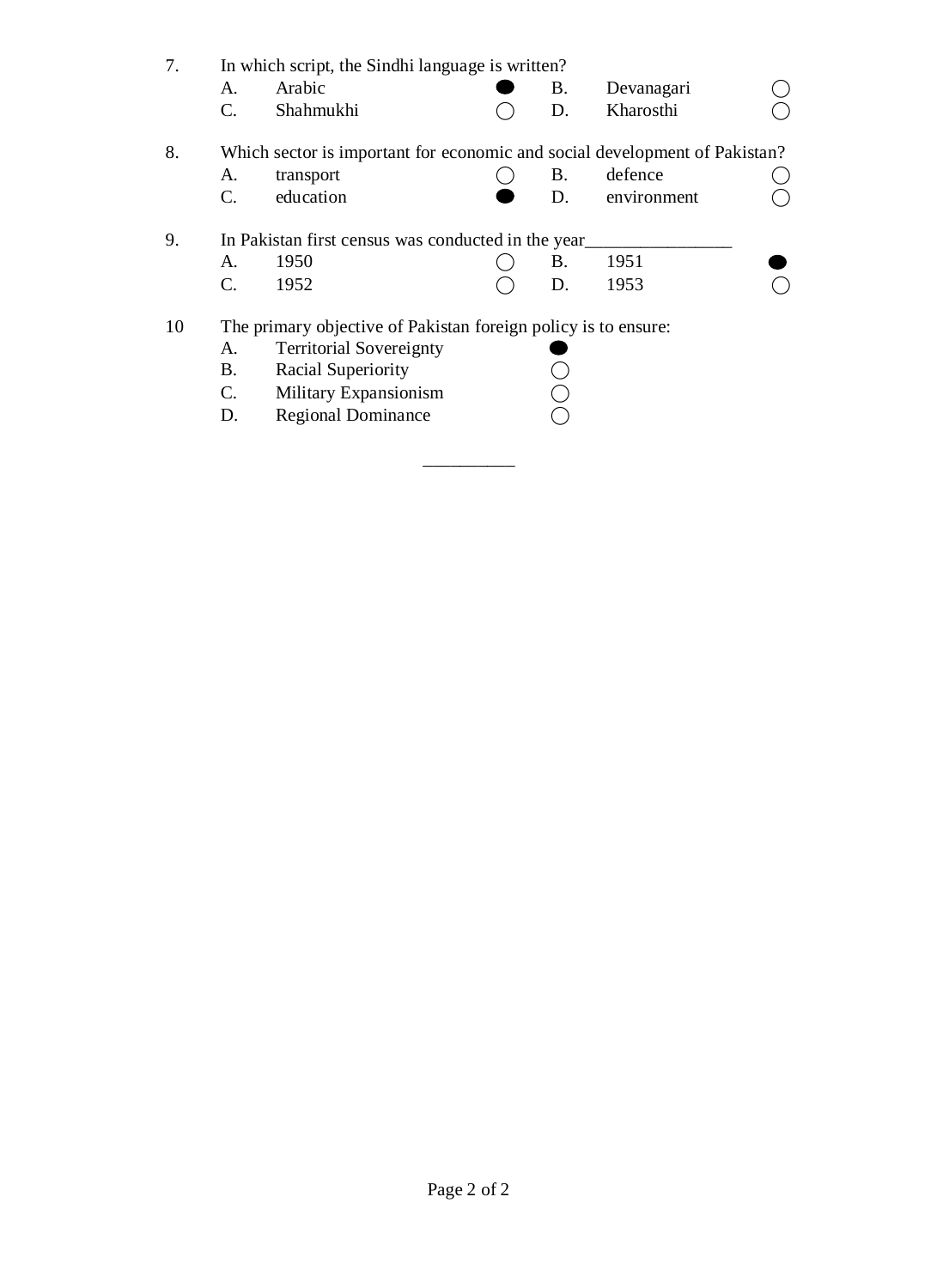

Federal Board SSC-II Examination Pakistan Studies Model Question Paper (Curriculum 2006)

# Time allowed: 2.15 hours Total Marks: 40

Note: Answer any eight parts from Section 'B' and attempt any two questions from Section 'C' on the separately provided answer book. Write your answers neatly and legibly.

# **SECTION – B** (Marks 24)

**Q.2** Attempt any **EIGHT** parts from the following. All parts carry equal marks.

 $(8 \times 3 = 24)$ 

- i. When and why was Shariat Ordinance implemented?
- Ans. The Government of Pakistan passed Shariat Ordinance in 1979. It was implemented to deal with the matters of stealing, drinking alcohol, rape and other crimes under Shariat Law.
- ii. How was the water dispute among provinces solved during Nawaz Sharif's first regime?
- Ans. The water dispute among provinces was solved during Nawaz Sharif's first regime through an agreement. In 1991, Chief Minister of the four provinces signed an agreement about the division of Indus Water and sharing of water shortage.
- iii. What role do energy resources play in the economic development of Pakistan? Write briefly.
- Ans. Electricity, gas, petroleum and coal are important sources of energy in Pakistan. These resources are important inputs for economic development, i.e. industrial, agricultural, commercial and transport sectors.
- iv. When and what did the Security Council suggest the solution of Kashmir issue?
- Ans. On 21<sup>st</sup> April 1948, the Security Council decided that Kashmir's future would be according to the will of the people of the state. A plebiscite would be carried out under the supervision of the United Nations which will determine the fate of Kashmir.
- v. List down three important means of irrigation used in Pakistan.
- Ans. A large part of agricultural land in Pakistan depends upon various means of irrigation. The most important means of irrigation are canals, Karez and tube wells.
- vi. What are the two major kinds of crops grown in Pakistan? Give two examples of each.
- Ans. The crops grown in Pakistan are divided into two major groups according to seasons:
	- a. Rabi Crops (September to April) Wheat and barley are important Rabi Crops.
		-
	- b. Kharif Crops (April to October) Rice and cotton are important Kharif Crops.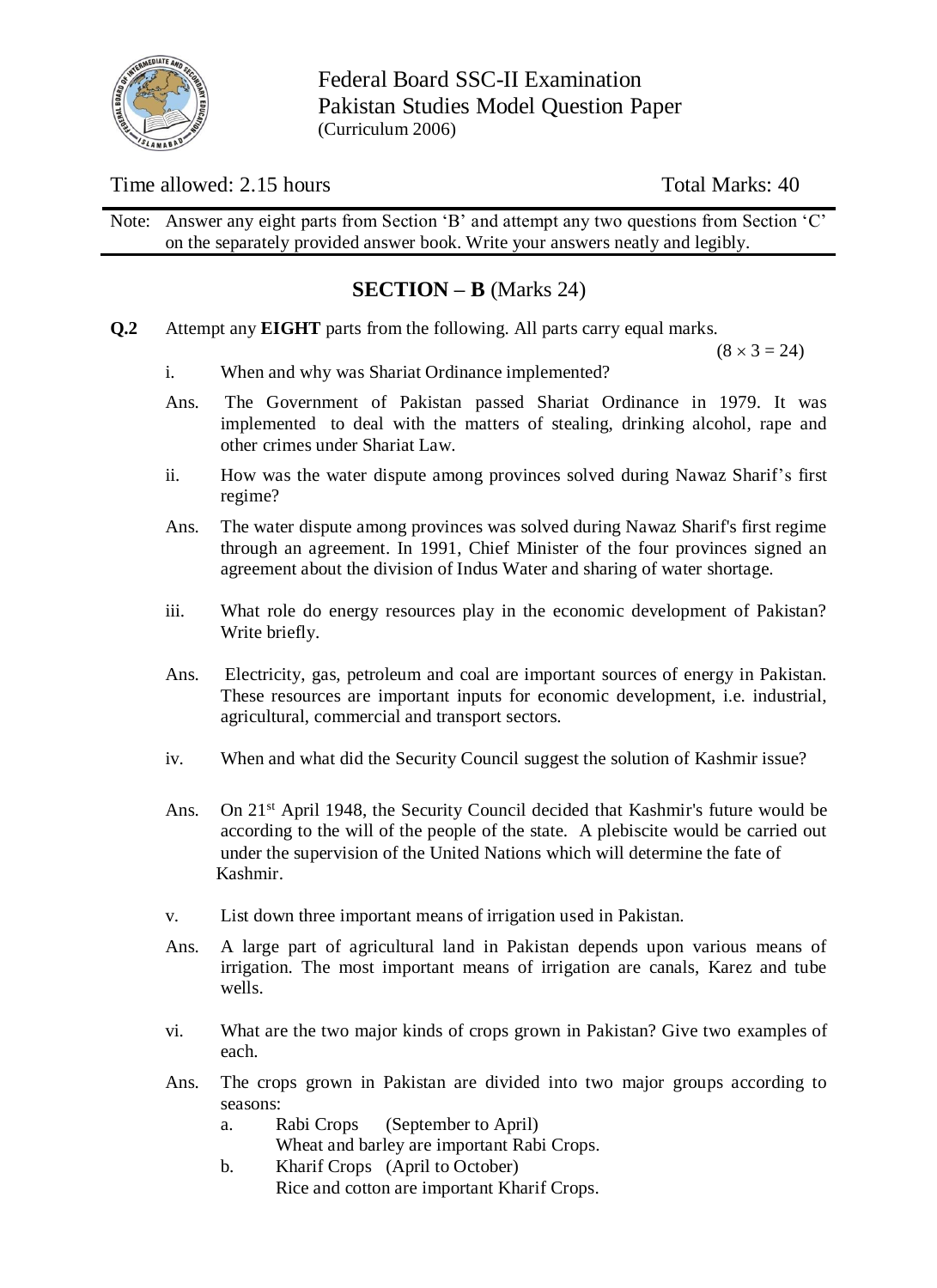- vii. Give a brief analysis of the gender composition of population in Pakistan.
- Ans. Gender-wise distribution of population means division of population on the basis of male or female. According to the facts and figures of 2018 -19, male population constitutes about 51% while female population constitutes 49% of the total population of Pakistan. Due to rural-urban migration of labour force, urban areas have larger number of males than the rural areas.
- viii. How was the Martial Law of 1977 lifted?
- Ans. The Martial Law of 1977 was lifted in 1985. On 30th December 1985, the Parliament and Provincial Assemblies passed bills to lift Martial Law.
- ix. Write down three benefits the privatization policy of General Musharaf brought to Pakistan?
- Ans. An important development of Musharaf era was the introduction of privatisation policy. Following were the three important impacts of that policy.
	- increase in the government income.
	- increase in the foreign direct investment in the country.
	- production of quality goods in factories.
- x. Write down three important steps to reduce poverty in Pakistan.
- Ans. Poverty is an important problem of Pakistan. Following measures should be taken to reduce it:
	- creation of job opportunities in different departments
	- issuance of loan schemes for youth to establish their own businesses
	- provision of basic facilities to the citizens by the state.
- xi. Write any three names of Urdu in its evolutionary stages.
- Ans. Urdu was known with different names in its evolutionary stages. For example Reekhta, Urdu-e-Muala and Lashkari.

# **SECTION – C(Marks 16)**

- **Note:** Attempt any **TWO** questions. All questions carry equal marks. ( $2 \times 8 = 16$ )
- **Q.3** How did the policy of nationalization affect industry and education in Pakistan?
- Ans. Nationalization is the process of taking privately controlled companies, industries, or assets and putting them under the control of the government.

Zulfiqar Ali Bhutto in 1972 introduced the policy of nationalization in Pakistan. This policy left long lasting impacts on Pakistan's state and society.

Following are its impacts on industry and education.

### **1. Impacts on Industry**

Here are the positive and negative impacts of nationalization of industry. **Positive Impacts**

- i. Due to the Labour Reforms of 1972, the exploitation of the labourers was ended. Their salaries and other benefits were increased.
- ii. The industrial institutions began to pay all duties and taxes to the government, which increased the national income.
- iii. The mill owners showed better attitude with the labourers. Strikes were gradually decreased.
- iv. The hold of 22 families in the industrial circle ended and the capitalist class was discouraged.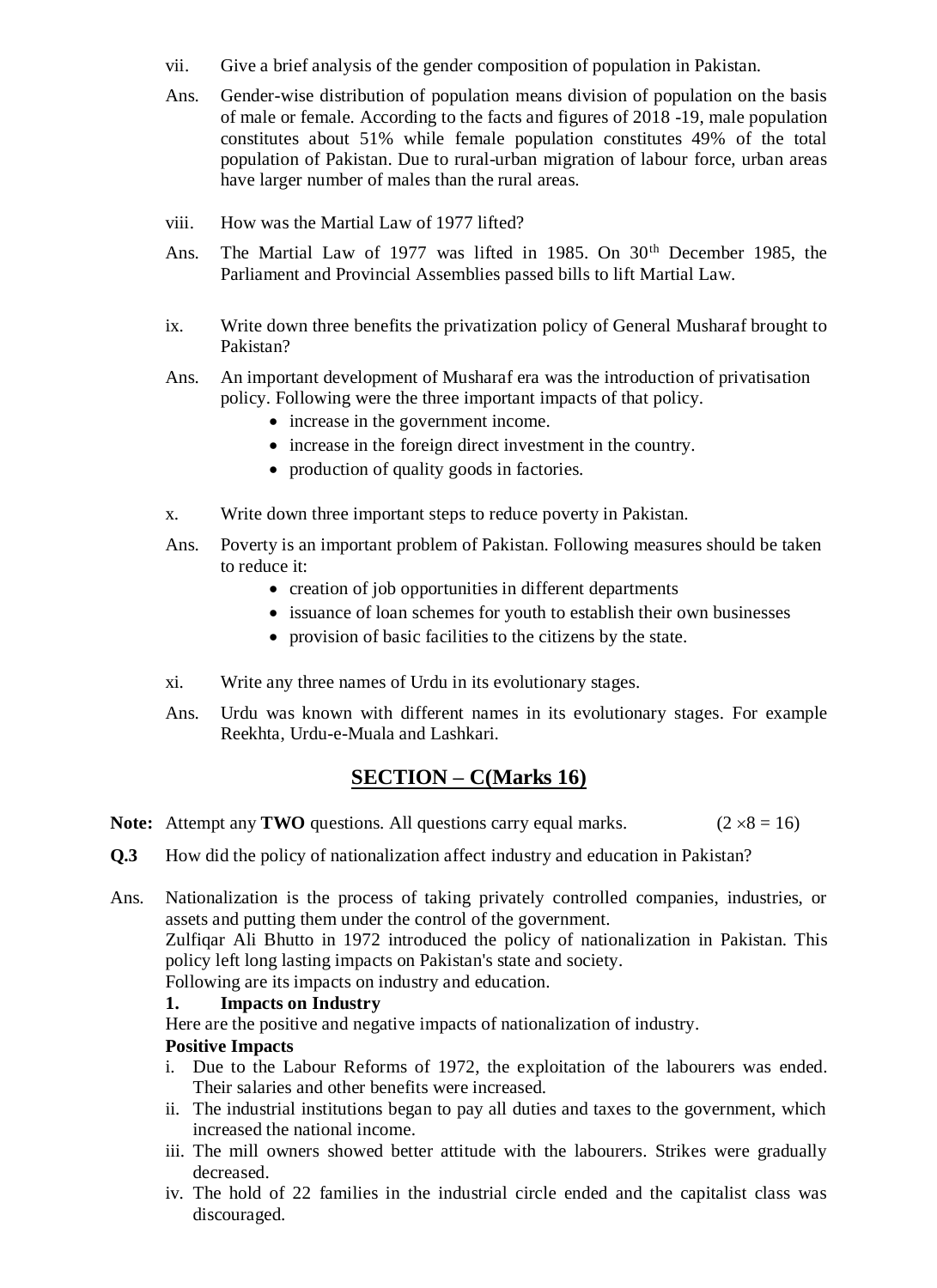v. The control over the industrial units helped the government to maintain the prices of the industrial goods.

## **Negative Impacts**

- 1. The investors set up only few industries in Pakistan, due to which the industrial development slowed down. By taking the control of industrial units, the government expenditure increased tremendously.
- 2. The labour unions went on strikes frequently which affected greatly the performance of the units.
- 3. Political appointments of the labourers were made in the industrial units. So the speed of work became slow gradually.
- 4. The salaried staff did not shoulder their responsibilities seriously which promoted corruption in the country.
- 5. Due to government control, many low-production units increased the burden on the national treasury.

## **2. Education**

Here are the positive and negative impacts of nationalization of education.

## **Positive Impacts**

- 1. The government of Mr. Bhutto nationalized many of the private educational institutions in the country in 1971. Due to nationalization, the financial benefits of the employees were brought on par with those of the government educational institutions.
- 2. Students were given special concessions in transport fares. The student scholarships were also increased four times.
- 3. Many medical, engineering and professional universities were established. Schools and colleges were upgraded.
- 4. Training institutions for the school teachers were established.
- 5. Approval was given to set up Allama Iqbal Open University. Centres for adult education were also opened.

## **Negative Impacts**

- 1. The government had to pay the salaries of the staff from the national treasury. This financial burden increased the difficulties of the government.
- 2. The owners of the private institutions were unhappy.
- 3. Tension developed between the transport owners and the students.
- 4. The unlimited liberty made the students negligent to their educational activities.
- 5. The student unions were organized in the institutions through political parties, which were a great threat to peace and security.
- **Q.4** Describe major metallic and non-metallic mineral resources of Pakistan with reference to their economic values and distribution.
- Ans. Mineral resources are the most precious treasure for the economic development of a country. They play important role in the economy of Pakistan as well. Minerals are basically divided into two groups, metallic and non-metallic.

**Non- Metallic Minerals**

In Pakistan, both types of minerals are found at different places. Following tables are showing economic values and distribution of metallic and non-metallic minerals.

| <b>Economic Values</b> | Distribution                                                                      |  |  |
|------------------------|-----------------------------------------------------------------------------------|--|--|
| Petroleum:             |                                                                                   |  |  |
|                        | It is important for energy requirements. The Potohar Plateau is an ancient region |  |  |
|                        | It is a significant input of industrial of petroleum production. The oil wells    |  |  |
|                        | growth. Petroleum products include; off this area are located in Balkassar,       |  |  |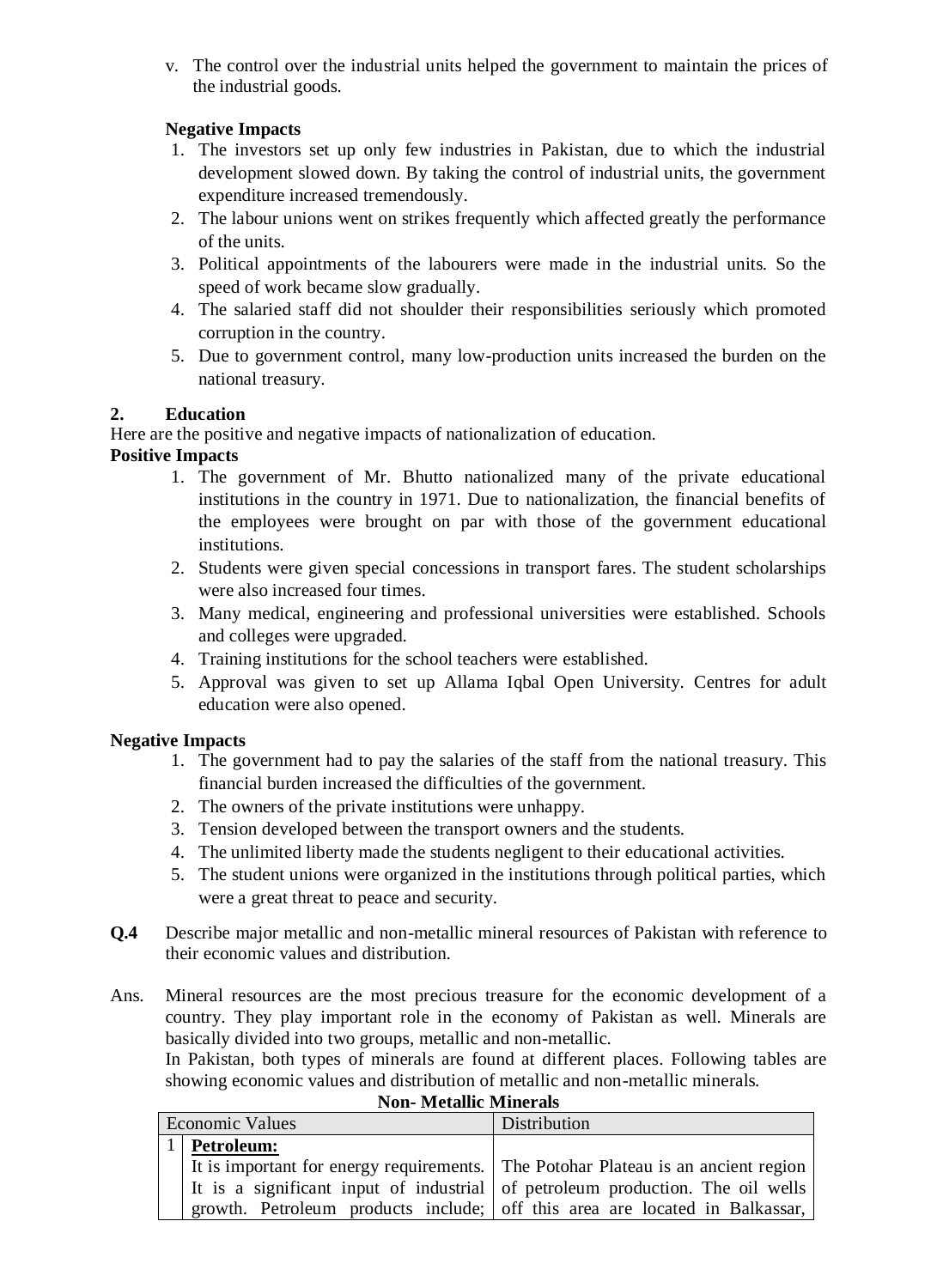|                | transportation fuels, fuel<br>oils<br>for<br>heating and electricity generation.                                                                                                                                                | Khor, and Kazzyan. In Lower Sindh<br>Khaskhdi and Kinaat, are important oil<br>producing areas.                                                                                                                                                 |
|----------------|---------------------------------------------------------------------------------------------------------------------------------------------------------------------------------------------------------------------------------|-------------------------------------------------------------------------------------------------------------------------------------------------------------------------------------------------------------------------------------------------|
| $\overline{2}$ | <b>Natural Gas:</b><br>Beside energy resource, natural gas is<br>an important ingredient in industrial<br>products such as paints and plastics.                                                                                 | Dhodak, Pirkoh, Dhallian are important<br>natural gas resources of Punjab. Ud, Zun<br>in Balochistan and Khairpur, Kandhkot<br>and Sarang in Sindh are other important<br>gas fields of Pakistan.                                               |
| 3              | Coal:<br>It is an important and ancient source of<br>energy. Coal provides fuel to industrial<br>plants by generating thermal electricity.<br>It is also used in brick kilns and other<br>factories such as textile and cement. | Coal is mined at Dandot, Makarwal in<br>areas of Salt Mountain in Punjab. In<br>Sindh important coals mines are in Thar<br>and Lakhra. In KPK, coal reserves are<br>found in Hangu. In Baluchistan, it is<br>mined at Khost, Degari and Harnai. |
| $\overline{4}$ | <b>Rock Salt:</b><br>Rock Salt is being used in food as well<br>as in the chemical industry.                                                                                                                                    | Salt<br>found<br>Huge<br>reserves are<br>in<br>Mountain in Khewra, Kalabagh,<br>and<br>Bahadur Khel.                                                                                                                                            |
| 5              | Gypsum:<br>Gypsum is used as a raw material in a<br>number of industries like phosphate<br>fertilizers,<br>cement industry,<br>paper<br>manufacturing, plaster of paris, paint,<br>polish and rubber industry.                  | Khewra, Dandot, Dand Khel, Rohri,<br>important<br>Kohat, etc<br>sites<br>are<br>of<br>gypsums reserves in Pakistan.                                                                                                                             |
| 6              | <b>Lime Stone:</b><br>It is used in a number of industries like<br>glass manufacturing, soap making, steel<br>manufacturing, betel leaf, lime and<br>soda ash industry etc.                                                     | In Pakistan, lime stone is found in<br>northern and western mountainous areas.<br>Daud Khel, Wah, Rohri, Hyderabad, are<br>important sites in this regard.                                                                                      |
| 7              | Marble:<br>It plays important role in construction<br>industry for making floor and walls of<br>buildings.                                                                                                                      | Mardan, Swat, Nowshera, are important<br>sites of marble reserves.                                                                                                                                                                              |
| 8              | <b>Sulphur:</b><br>It is used in ordinance<br>factories,<br>pharmaceutical<br>chemical<br>industry,<br>industry, fertilizers, etc.                                                                                              | Peshawar,<br>Chitral,<br>Karachi,<br>are<br>important sites of Sulphur mining.                                                                                                                                                                  |

## **Metallic Minerals**

|   | <b>Economic Values</b>                                                                                                                                                                           | Distribution                                                            |  |
|---|--------------------------------------------------------------------------------------------------------------------------------------------------------------------------------------------------|-------------------------------------------------------------------------|--|
|   | <b>Iron Ore</b><br>There are $430$ million tons of iron<br>reserves in Pakistan.<br>It is mainly used for the production of<br>steel.                                                            | Kalabagh and Chilghazi are important<br>areas of the iron ore reserves. |  |
| 2 | <b>Chromite</b><br>Chromite is a raw material for steel<br>industry. Pakistan exports chromite to a<br>number of countries. Hence, it plays an<br>important role in earning foreign<br>exchange. | Muslim Bagh, Chaghi and Kharran have<br>chromite reserves.              |  |